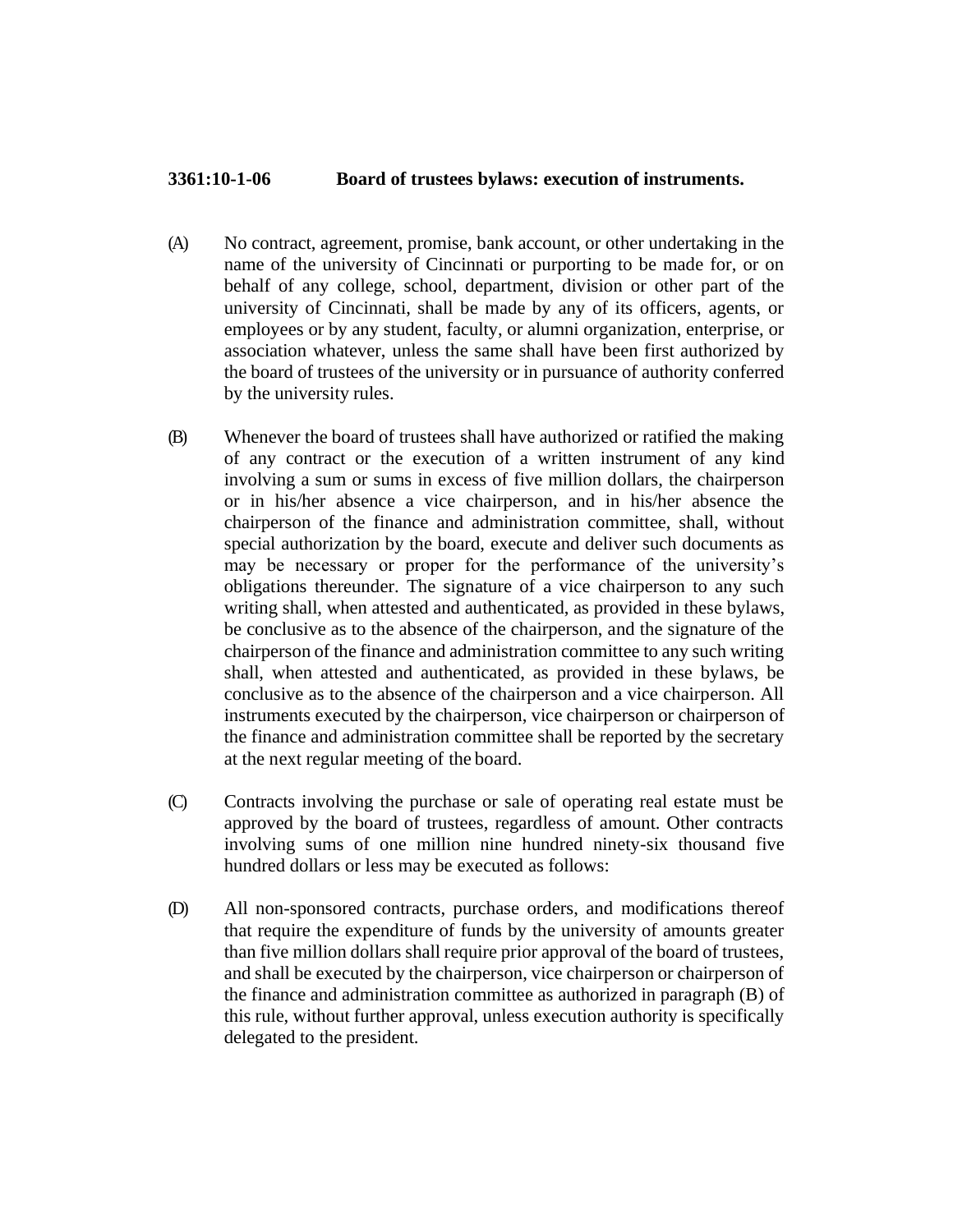- (E) Contracts other than those for the purchase or sale of operating real estate involving sums of five million dollars or less may be executed as follows:
	- (1) Without board of trustees' approval, the president or his/her delegate appointed pursuant to paragraph (F) of this rule shall have the authority to:
		- (a) Approve all budget transfers in undesignated general or auxiliary funds, and all additional appropriations of undesignated general, auxiliary or plant funds in amounts of four million five hundred dollars or less. The four million five hundred thousand dollar limit may be increased to five million dollars with the verbal or written consent of the chairperson of the finance and administration committee or in his/her absence the vice chairperson of the finance and administration committee, which consent when given by the vice chairperson of the finance and administration committee shall, when attested, be conclusively presumed to have been given in the absence of the chairperson of the finance and administration committee. Under normal conditions written approval shall be preferred. The president shall report all such approvals to the board for information at its next regular meeting.
		- (b) Approve and execute
			- (i) Contracts (including term contracts that are the result of ordinary competitive bidding procedure), purchase orders and modifications thereof that require the expenditure of funds by the university of amounts not in excess of four million five hundred thousand dollars; provided that the four million five hundred thousand dollar limit may be increased to five million dollars with the verbal or written consent of the chairperson of the finance and administration committee or in his/her absence the vice chairperson of the finance and administration committee, which consent when given by the vice chairperson of the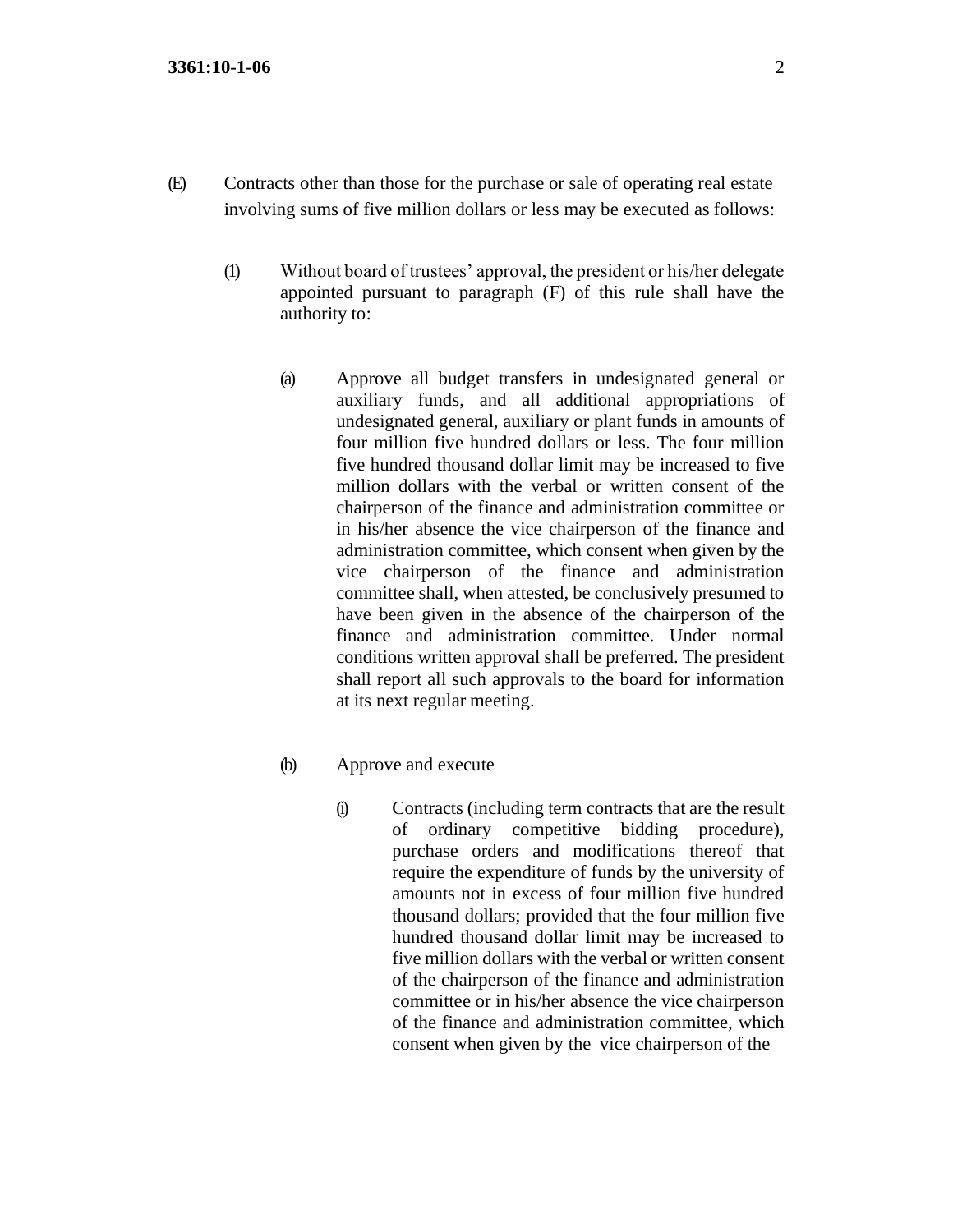finance and administration committee and attested as provided in these bylaws shall be conclusively presumed to have been given in the absence of the chairperson of the finance and administration committee. Under normal conditions written approval is preferred.

(ii) Grants, sponsored contracts and other contracts that do not require the expenditure of funds by the university (other than as an incident of performance of the contract), and modifications thereof, in any amount.

The president shall report all such approved and executed contracts, purchase orders, grants or modifications to the board for information at its next regular meeting or at such intervals as the board of trustees shall direct. Such report may be in summary form showing aggregated information for multiple contracts.

(2) Contracting officers.

The general counsel of the university is the university's contracting officer except as specifically provided for herein.

- (a) Without board of trustees' approval the contracting officer shall have the authority to execute
	- (i) Contracts, purchase orders, and modifications and amendments thereto, on behalf of the university that require the expenditure of funds by the university of one million dollars or less;
	- (ii) Leases of real estate, and modifications and amendments thereto, with the approval of the office managing university investment real estate;
	- (iii) Contracts for the sale of investment real estate, and modifications and amendments thereto, together with such deeds, certificates, instruments and other documents as may be necessary or advisable to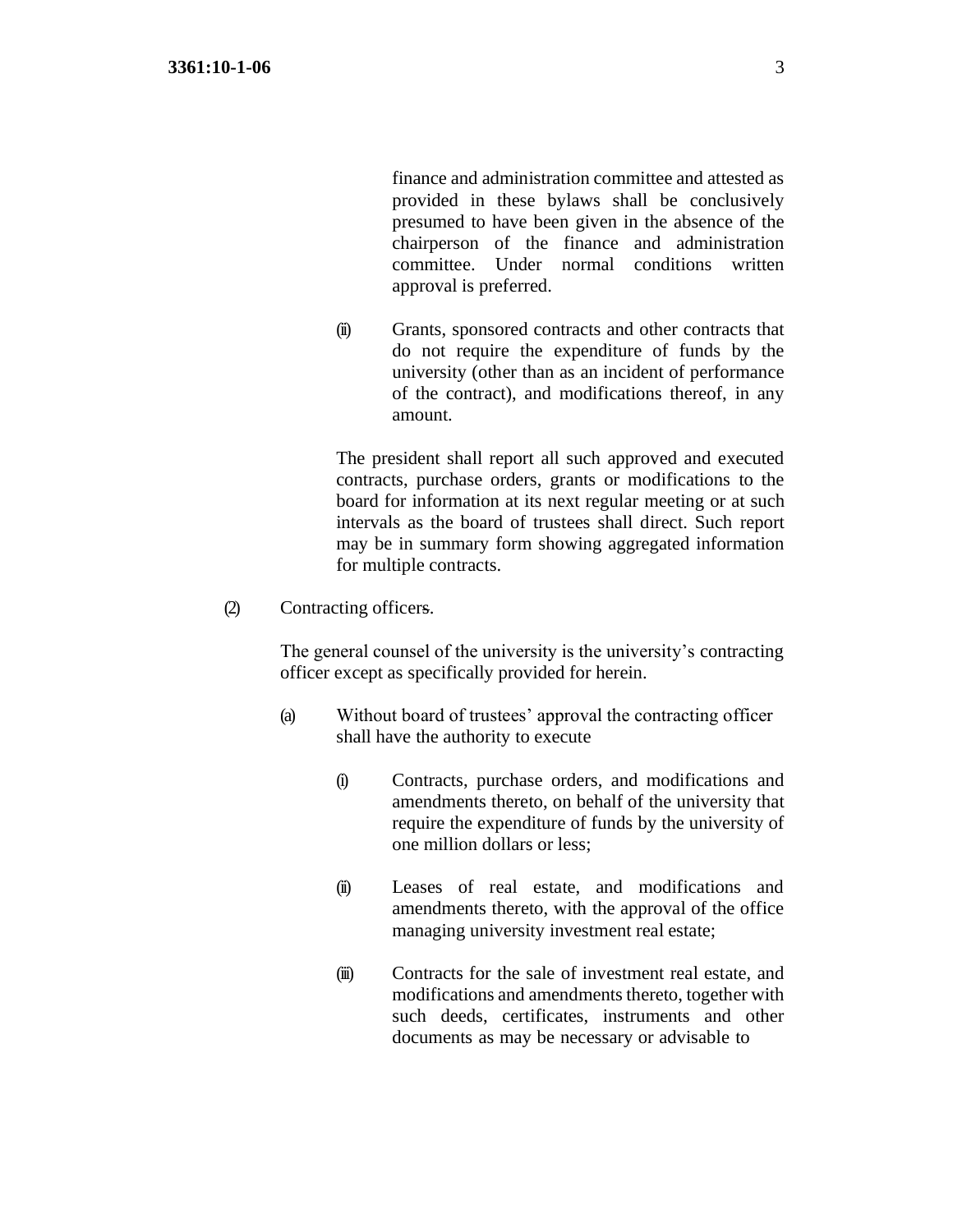consummate such transactions and perform the obligations created thereby, with the approval of the administrative investments committee;

- (iv) Contracts relating to the licensing, sale, assignment, transfer or other disposition of the university's intellectual property rights in inventions, discoveries, patents, and copyrights, with the approval of the chief innovation officer or his/her delegate, and in trademarks, with the approval of the director of licensing; and
- (v) Consents, applications, approvals, releases, affidavits, financing statements, certifications, waivers, powers of attorney and other actions of the university as may be necessary in the conduct of the ordinary course of the university's business, with the approval of the president or the appropriate vice president.

The signature of the contracting officer on any of the foregoing documents shall be conclusive evidence of the authority of the contracting officer to execute the same by and on behalf of the board of trustees.

(b) The contracting officer may appoint other officers or employees of the university to serve as assistant contracting officers to whom the contracting officer may delegate some or all of the authority of the contracting officer to execute instruments. The signature of a duly appointed assistant contracting officer on any instrument described in sub paragraph  $(E)(2)(a)$  of this rule within the term of such appointment and scope of such delegation shall be conclusive evidence of the authority of the assistant contracting officer to execute the same by and on behalf of the board of trustees.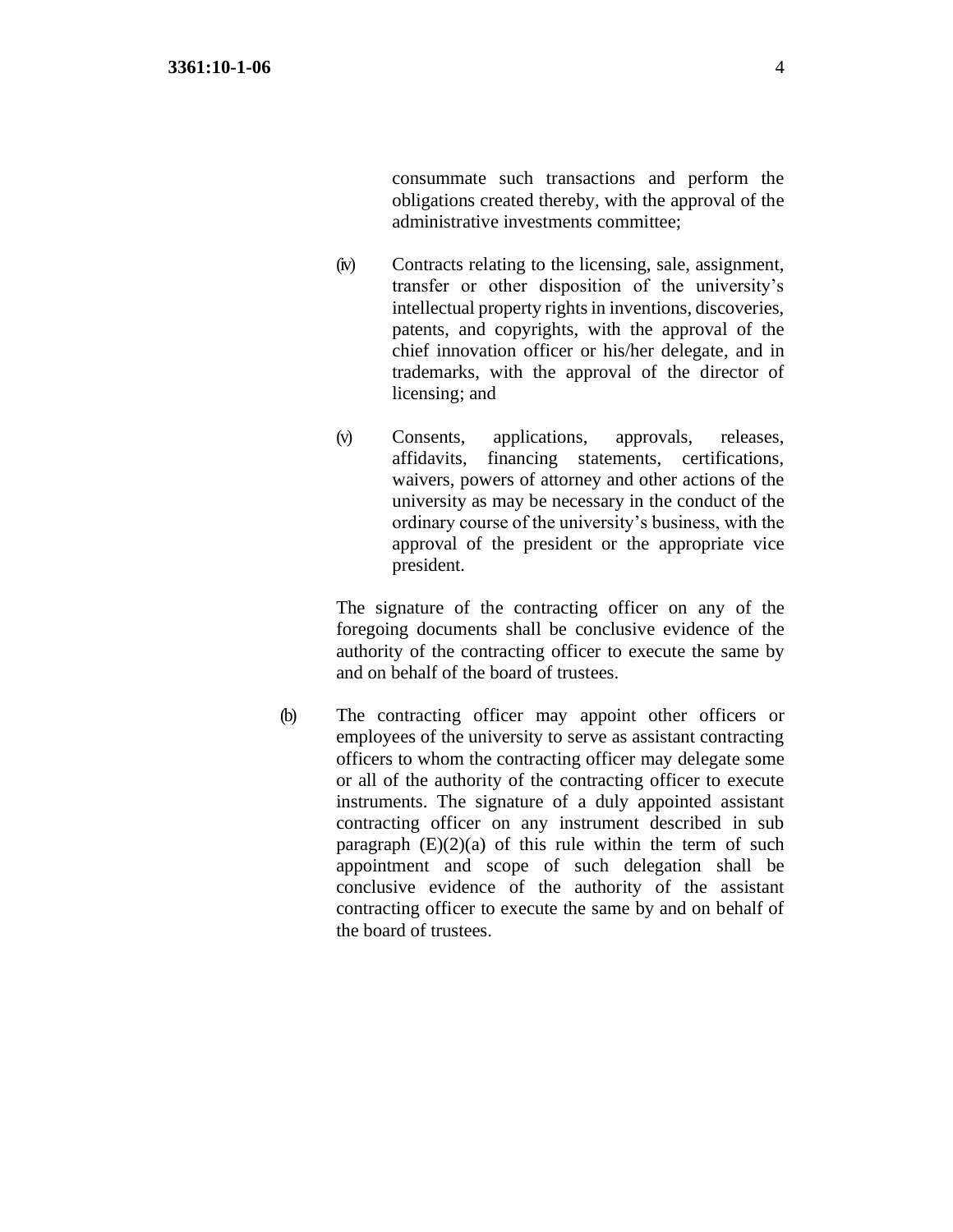- (c) The contracting officer may appoint attorneys or other agents to attend the closing of real estate transactions and to execute closing documents on behalf of the board of trustees, to act on behalf of the university in prosecuting patent, copyright and other applications, to act on behalf of the university in clearing shipments through customs, and to act on behalf of the university in performing other representative functions; and the signature of any such duly appointed attorney or agent shall be conclusive evidence of his or her authority to execute the same on behalf of the board of trustees. All such appointments shall be in writing and shall be limited in scope and time to the particular transaction.
- (3) Without special authorization of the board, the secretary of the board shall have authority to amend this rule every three years, on July first, to reflect a ten per cent increase in the signing authority granted in the foregoing paragraphs of this rule.
- (4) Vice president for finance.

Without board of trustees' approval, the vice president for finance shall have authority to execute contracts and change orders for construction projects within the limit of funds appropriated by the board for each project. Contracts and change orders executed by the vice president for finance shall be filed immediately with the contracting officer and/or the office of the board of trustees, as appropriate.

(5) The senior vice president for administration and finance

The senior vice president for administration and finance shall have the same authority to execute instruments as that granted to the contracting officer by paragraph (E) (2) of this rule.

(F) All delegations of contracting authority whether by the president pursuant to paragraph (E) (1) of this rule or by the contracting officer pursuant to paragraph (E) (2) of this rule shall be in writing, shall identify the delegate by name, title and/or position of employment, shall describe the scope of the authority provided by the delegation, shall bear the signature of the president or contracting officer, and shall expire on the earlier of: (1) the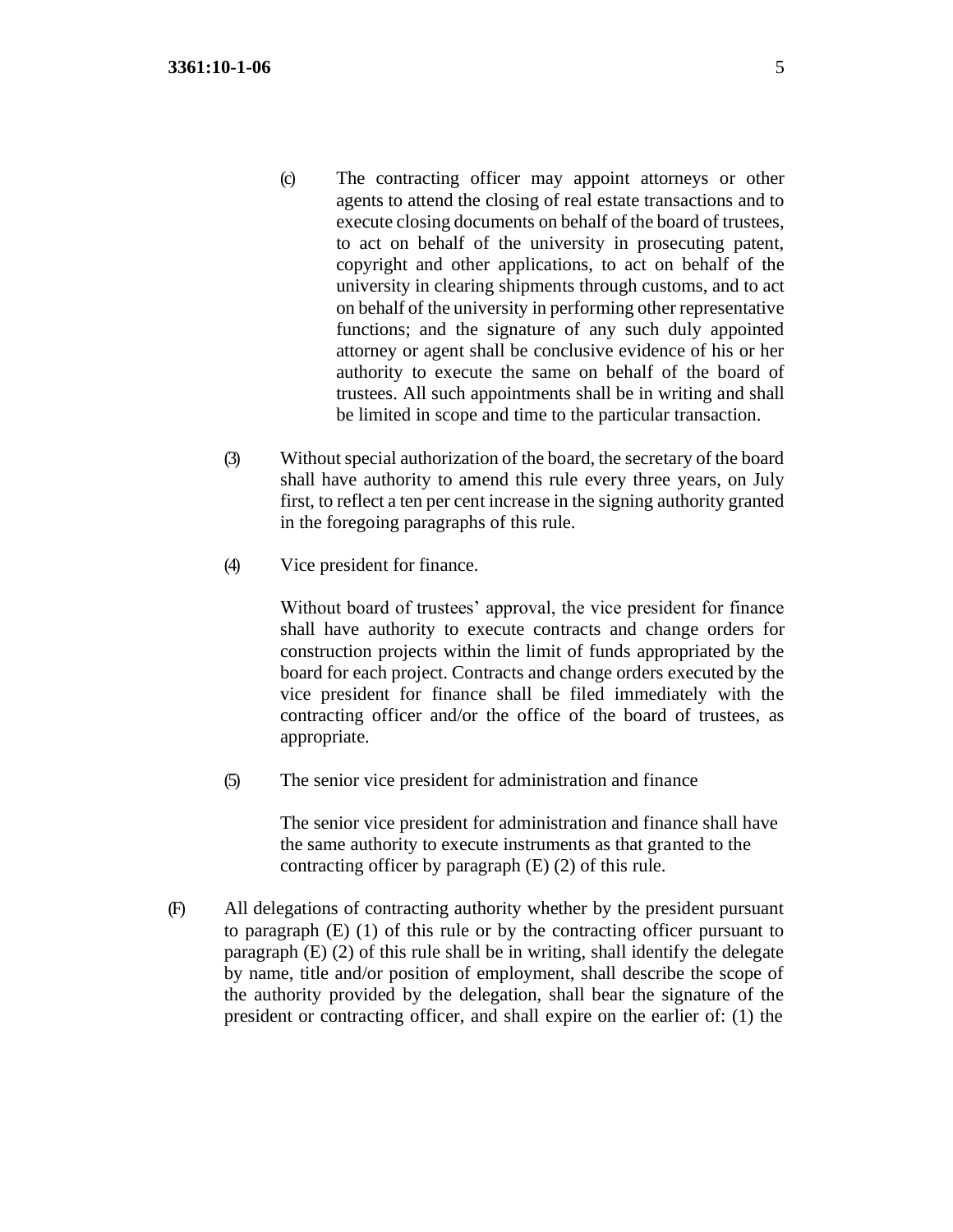date of expiration contained in the written delegation, (2) the date of death or separation from employment with the university of the president or contracting officer making the delegation, (3) the date of death or separation from employment with the university of the delegate; (4) the date written notice of revocation of the delegation signed by the president or contracting officer is delivered to the delegate, or (5) the date that is three years from the date of the delegation. The president and the contracting officer shall provide copies of all such delegations to the board of trustees at the next regular meeting of the board following any such the delegation. No person receiving a delegation of authority from the president or the contracting officer may further assign or delegate to any other person all or any part of the delegated authority. No delegation of authority by the president or the contracting officer shall exceed the limits established herein.

- (G) Electronic signatures
	- (1) Definitions
		- (a) Authenticity the assurance that an electronic signature is that of the person purporting to sign a record or otherwise conducting an electronic transaction.
		- (b) Electronic signature an electronic sound, symbol, or process attached to or logically associated with a record and executed or adopted by a person with the intent to sign the record.
		- (c) Electronic transactions the exchange of an electronic record and electronic signature between the university and a person to:
			- (i) Consent to release information;
			- (ii) Purchase, sell or lease goods, services or construction;
			- (iii) Transfer funds;
			- (iv) Facilitate the submission of an electronic record with an electronic signature required or accepted by the university; or
			- (v) Create records formally issued under a signature and upon which the university or any other person will reasonably rely including but not limited to formal communication, letters, notices, directives, policies, guidelines and any other record.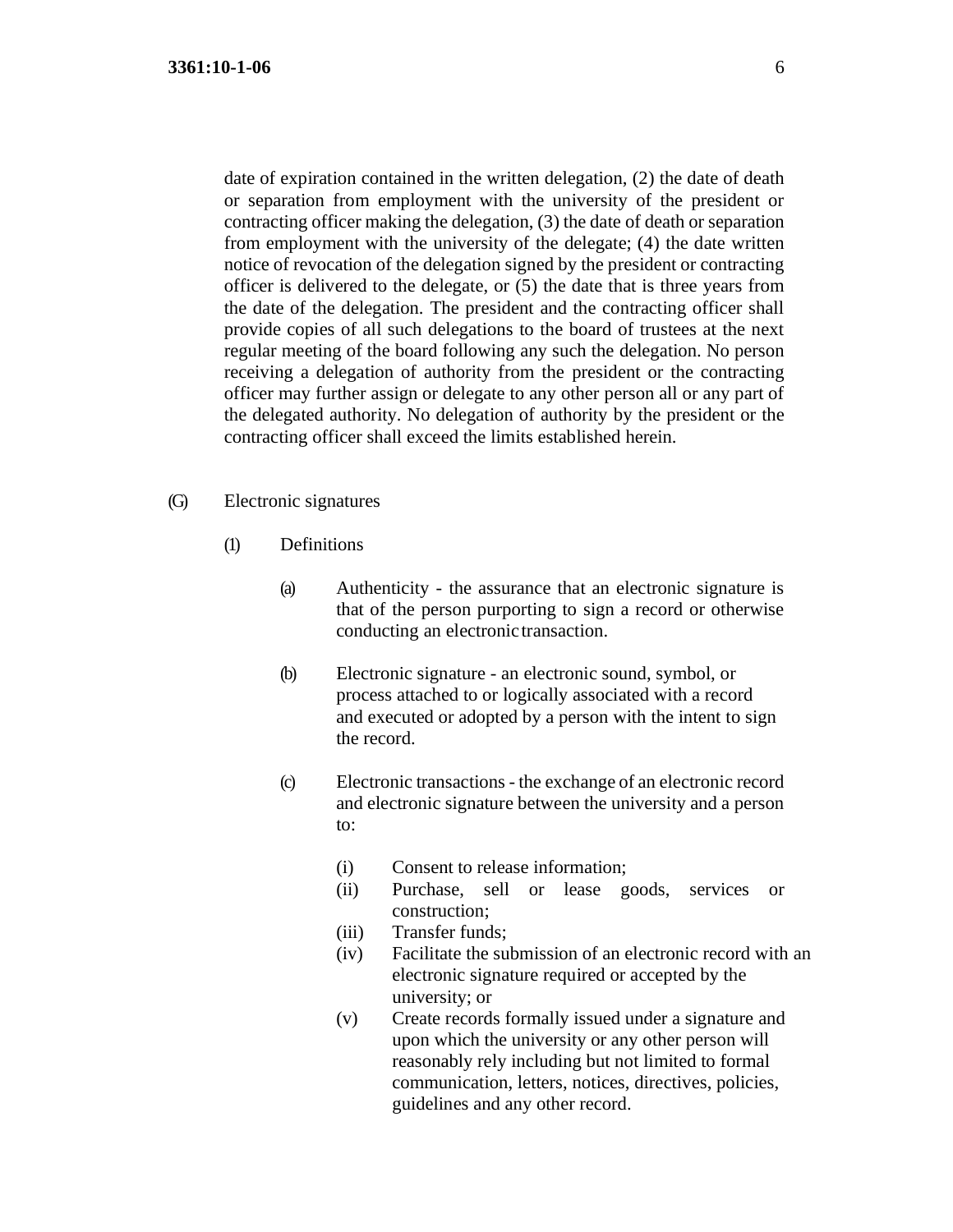- (d) Integrity the assurance that the electronic record is not modified from what the signatory adopted.
- (e) Non-repudiation proof that the signatory adopted or assented to the electronic record or electronic transaction.
- (2) Electronic transactions
	- (a) This paragraph does not grant contracting authority to any individual or expand authority already granted.
	- (b) The university shall enact policies governing the use of electronic signatures. Electronic signatures shall only be used in accordance with university policy.
	- (c) An electronic signature may be accepted in all situations where the requirement of a signature or approval is stated or implied. An electronic transaction entered into pursuant to this rule and policies promulgated hereunder shall be presumed to be valid, and may not be denied legal effect or enforceability solely because it is in electronic form.
	- (d) The university may, at its discretion, elect to opt out of conducting electronic transactions with any party or in any transaction, for any reason or no reason.
- (3) The method of applying electronic signatures shall require a separate and distinct action for each signature. The action may include a series of keystrokes, a mouse click, or other similar action.
- (4) The university shall establish procedures to provide authentication, non-repudiation and integrity to the extent reasonable for each electronic transaction.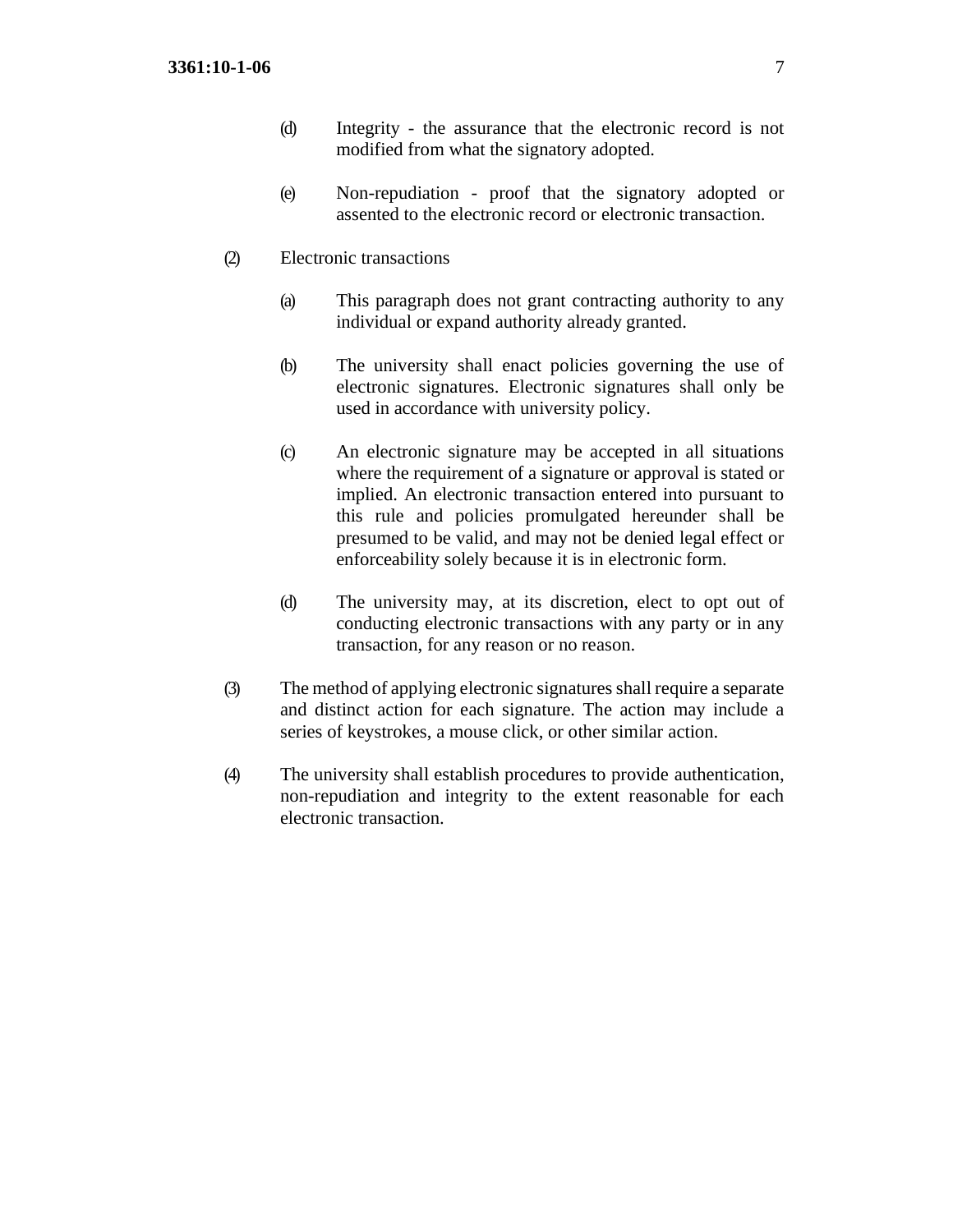(5) Records of electronic transactions shall be maintained in accordance with the university record retention schedule for the type of transaction at issue.

Effective: January 30, 2019

Certification: Vieue S. Peloust

Nicole S. Blount Executive Director of Board Relations

Date: December 11, 2018

Promulgated under: R.C. Section 111.15 Statutory authority: R.C. 3361. Rule amplifies: R.C. 3361.04 Prior effective dates: March 16, 1978 March 1, 1981 July 1, 1981 January 7, 1983 November 1, 1984 December 18, 1985 February 16, 1987 February 13, 1990 April 18, 1990 April 23, 1991 February 26, 1992 October 15, 1992 May 2, 1994 August 12, 1994 February 28, 1995 August 21, 1995 November 17, 1995 February 12, 1996 August 4, 1998 July 2, 2001

December 19, 2001